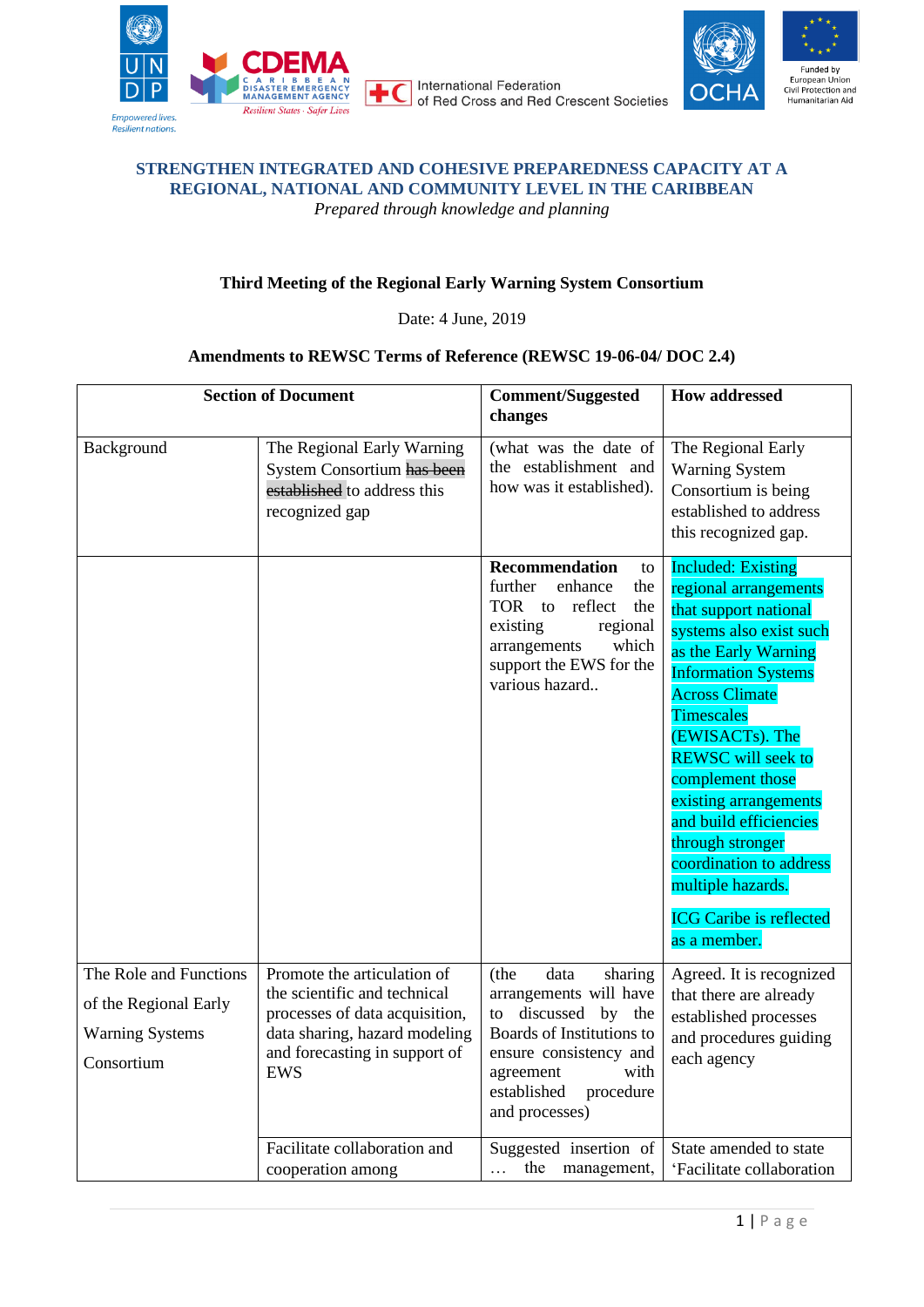

Agenda

institutions which support the Early Warning Systems

International Federation<br>International Federation<br>Grescent Societies



| maintenance<br>and<br>operation of'<br>what is<br>the<br>Query -<br>agenda?                                                                                                                           | and cooperation among<br>regional and national<br>institutions which<br>support the regional<br>vision for Early Warning<br>Systems in the<br>Caribbean.                           |
|-------------------------------------------------------------------------------------------------------------------------------------------------------------------------------------------------------|------------------------------------------------------------------------------------------------------------------------------------------------------------------------------------|
| By the inclusion of<br>Jamaica, aren't we<br>mixing up national and<br>regional institutions?<br>Whey not include other<br>countries? Why not<br>other sectors such<br>CARDI and CTO<br>among others? | The national perspective<br>on the regional MHEWS<br>is an important element<br>to be represented in the<br>regional EWS<br>Consortium.<br>There can be a<br>discussion however on |

<span id="page-1-0"></span>

| Membership/<br>Composition of the<br><b>Regional Early</b><br><b>Warning Systems</b><br>Consortium |                                                                                                             | By the inclusion of<br>Jamaica, aren't we<br>mixing up national and<br>regional institutions?<br>Whey not include other<br>countries? Why not<br>other sectors such<br><b>CARDI</b> and CTO<br>among others? | The national perspective<br>on the regional MHEWS<br>is an important element<br>to be represented in the<br>regional EWS<br>Consortium.<br>There can be a<br>discussion however on<br>the most suitable<br>country representation.<br>It is agreed that CARDI<br>should be represented<br>among the membership<br>of the Consortium as a<br>hazard-specific<br>monitoring agency. |
|----------------------------------------------------------------------------------------------------|-------------------------------------------------------------------------------------------------------------|--------------------------------------------------------------------------------------------------------------------------------------------------------------------------------------------------------------|-----------------------------------------------------------------------------------------------------------------------------------------------------------------------------------------------------------------------------------------------------------------------------------------------------------------------------------------------------------------------------------|
|                                                                                                    |                                                                                                             | What rules govern the<br>observers?                                                                                                                                                                          | These will be articulated<br>in the agreement.                                                                                                                                                                                                                                                                                                                                    |
|                                                                                                    |                                                                                                             | Suggested that the<br>membership of the<br>consortium should<br>include social scientist<br>and regional governing<br>bodies such as<br>CARICOM and OECS as<br>observers/members.                            | <b>OECS</b> included as an<br>observer                                                                                                                                                                                                                                                                                                                                            |
| Frequency of Meetings                                                                              | A majority $(51%)$ of the<br>representatives of the<br>REWSC as named in Item 20<br>above will constitute a | Are agreements made<br>by the quorum binding<br>on institutions not<br>present in the quorum?)                                                                                                               | Yes, as this is accepted<br>practice.                                                                                                                                                                                                                                                                                                                                             |
|                                                                                                    | quorum and must be present<br>for meetings to be convened.                                                  | (Do the observers form)<br>the quorum or are they<br>just limited to<br>commenting?)                                                                                                                         | Observers status is<br>reflected in the TOR -<br>'The following<br>institutions will have<br>observer status in the<br>Consortium. Observers                                                                                                                                                                                                                                      |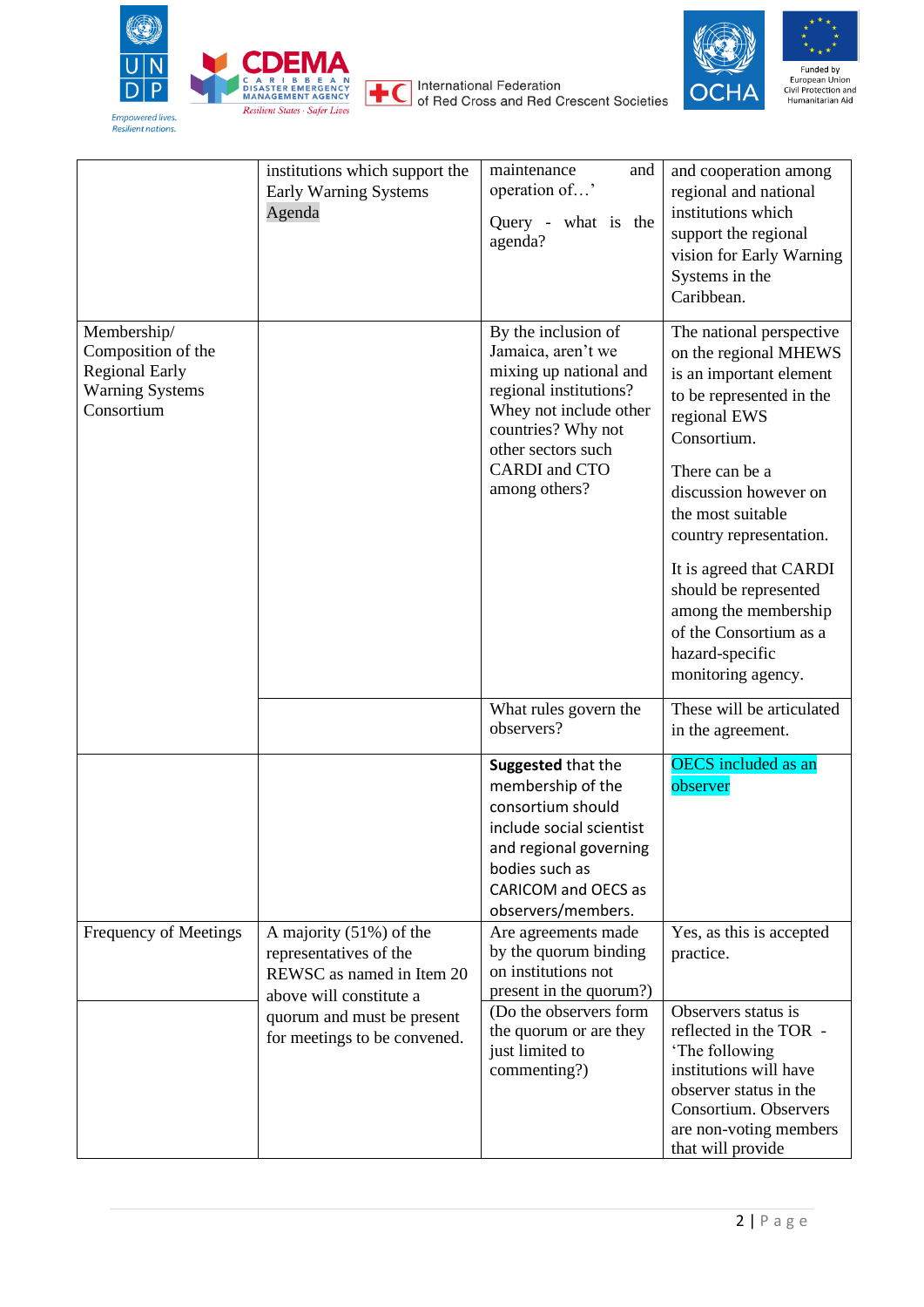

International Federation<br>of Red Cross and Red Crescent Societies



|                                                             | In keeping with its specific<br>functions and responsibilities,<br>the REWSC shall regulate its<br>procedures for conduct of the<br>meetings and regulate its own<br>proceedings. | (the use of shall<br>indicates binding<br>agreement that will<br>require institutional<br>sign off)                                                                                                                                                                                                   | technical input to the<br>Consortium.'<br>Agreed. The REWSC is<br>expected to be launched<br>in December, 2019 with<br>an agreement to be<br>signed by all agencies<br>constituting the<br>Consortium.                                                                           |
|-------------------------------------------------------------|-----------------------------------------------------------------------------------------------------------------------------------------------------------------------------------|-------------------------------------------------------------------------------------------------------------------------------------------------------------------------------------------------------------------------------------------------------------------------------------------------------|----------------------------------------------------------------------------------------------------------------------------------------------------------------------------------------------------------------------------------------------------------------------------------|
| Duration of Regional<br>Early Warning Systems<br>Consortium | The REWSC will sit for the<br>duration of the current CDM<br>Strategy to 2024                                                                                                     | (it seems that the<br>Consortium is tied to<br>commitment periods of<br>the CDM Strategy<br>when the participating<br>institutions are working<br>on other organizational<br>strategic periods  can<br>this be revised to<br>shorter more<br>commitment period that<br>recognizes these<br>realities) | It is of strategic<br>important to link the<br>REWSC to the CDM<br>Strategy which has been<br>endorse at the highest<br>political level in the<br>region. This does no<br>violence to the<br>strategic/programming<br>periods of individual<br>institutions within the<br>REWSC. |
| Chairmanship of the<br><b>REWSC</b>                         |                                                                                                                                                                                   | Is there us process for<br>changing or rotating the<br>chairmanship at<br>prescribed periods?<br>What is the Sub-<br>Committee and who are<br>its members? What<br>mechanism(s) will the<br>Chair use to ensure<br>adequate follow up?                                                                | Rotating chairmanship<br>should be discussed at<br>the next meeting for<br>agreement among<br>members.<br>The sub-committee to be<br>replaced with<br>'Consortium'                                                                                                               |
| Secretariat                                                 | The CDEMA CU will serve<br>as Secretary of the REWSC                                                                                                                              | (Secretariat?)                                                                                                                                                                                                                                                                                        | Agreed                                                                                                                                                                                                                                                                           |
| Meeting Location                                            | Meetings of the REWSC may<br>be "face-to-face" at a location<br>that is agreed to by the<br>membership of the<br>committee, virtual or a<br>combination thereof                   | (how will the cost be<br>covered for the face-to-<br>face meetings $-$ will the<br>members have to cover<br>their cost?)<br>What are the rules<br>governing the<br>Consortium?<br>Is this more of a<br>"working group" rather<br>than a consortium?                                                   | Members will cover<br>their cost for<br>participation<br>The rules will be<br>elaborated in the<br>Consortium agreement<br>The REWSC is intended<br>to be a Consortium.<br>Statement amended:<br>Opportunities shall be<br>sought by the CDEMA<br><b>Coordinating Unit as</b>    |